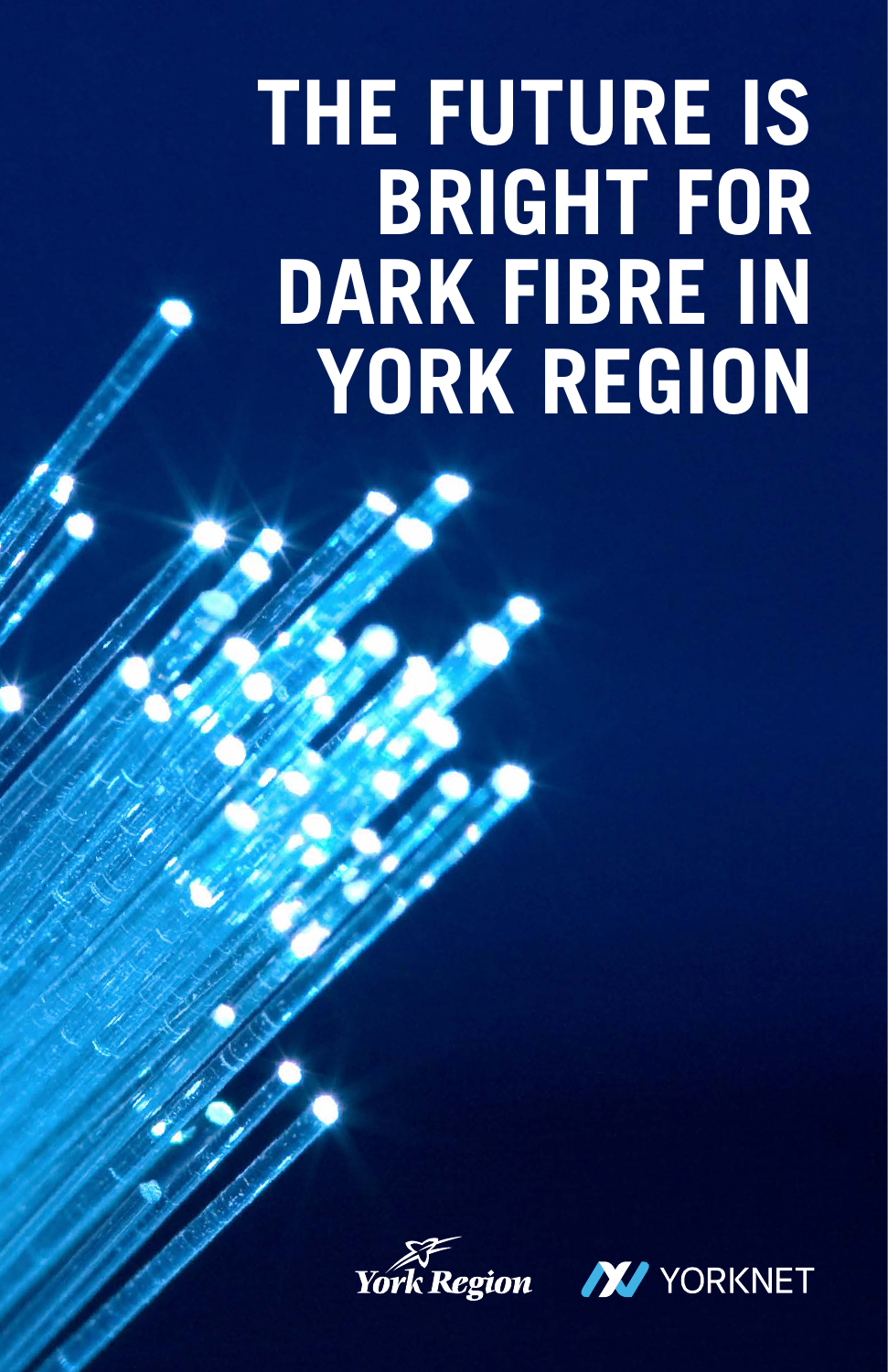# About YorkNet

THE REAL PROPERTY OF PERSONS ASSESSED.

Incorporated in 2017, YorkNet is a York Region-owned corporation established to maintain and expand York Region's dark fibre infrastructure. It builds, operates and maintains a dark fibre network across the Region.

In the simplest terms, YorkNet is a key enabler that allows internet service providers to deliver high-speed internet to new areas in the Region. The Region's dark fibre network is bringing the potential for high-speed internet to thousands of businesses and households.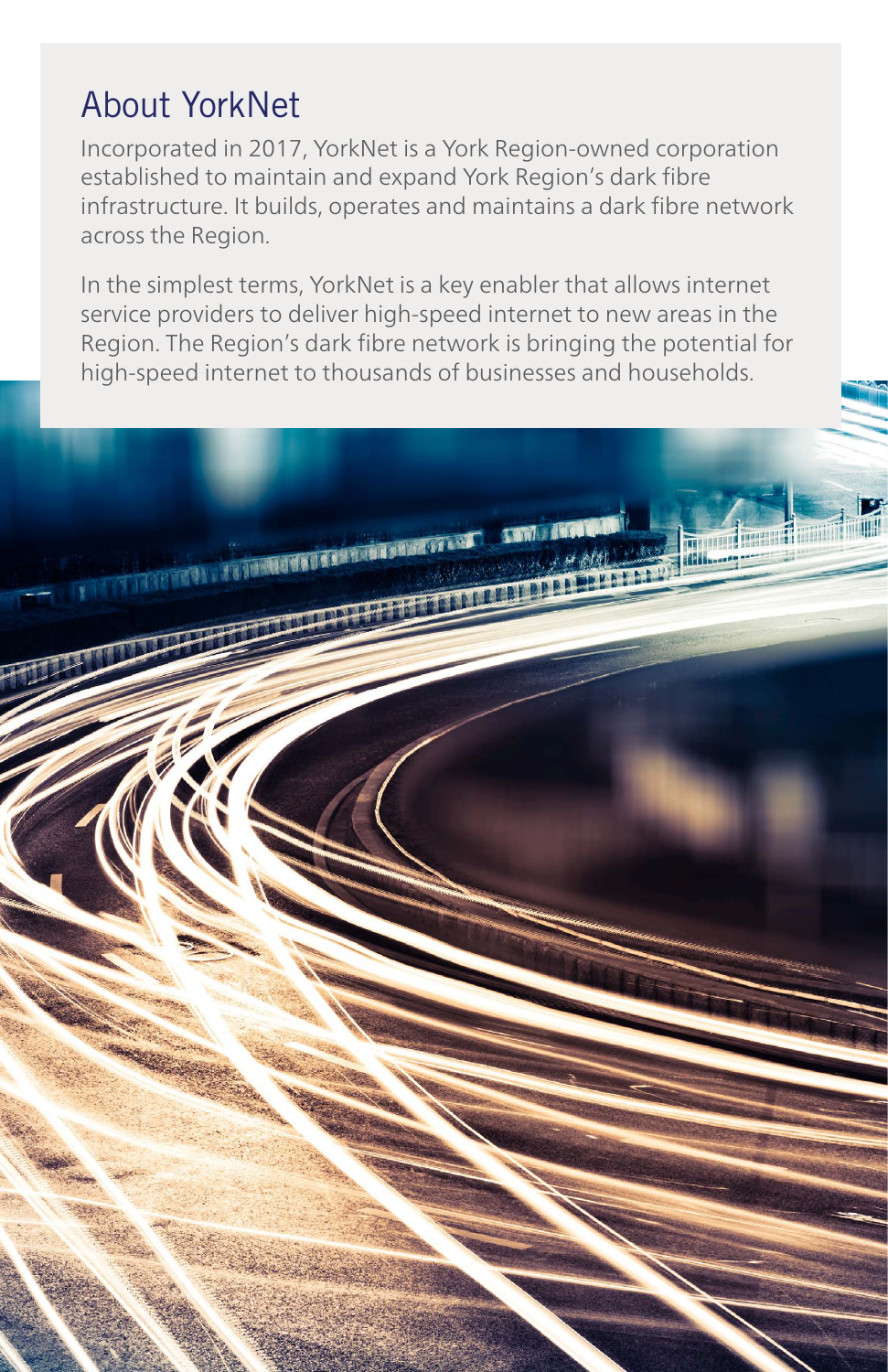# Connect to Innovate

Connect to Innovate (CTI) is a federal government program, which helps ensure communities are well-positioned to take advantage of the opportunities afforded by the digital age.

In May 2019, York Region successfully secured funding to expand its dark fibre network to improve connectivity for under-served communities. Together with York Region's financial contribution, this will help build a specific route to reach Georgina Island and extend down to Udora, while also connecting important Regional and public sector facilities along the way.

## **Route Map**



*The Connect to Innovate route has been developed and approved as per the requirements of the CTI program.*

# What this means for residents

The CTI route will be a driving force to bring high-speed internet to residents in East Gwillimbury and Georgina. Once the CTI section of the network is complete (2021), YorkNet will make fibre connectivity available to internet service providers, who can in turn offer services to residents and businesses in these areas.